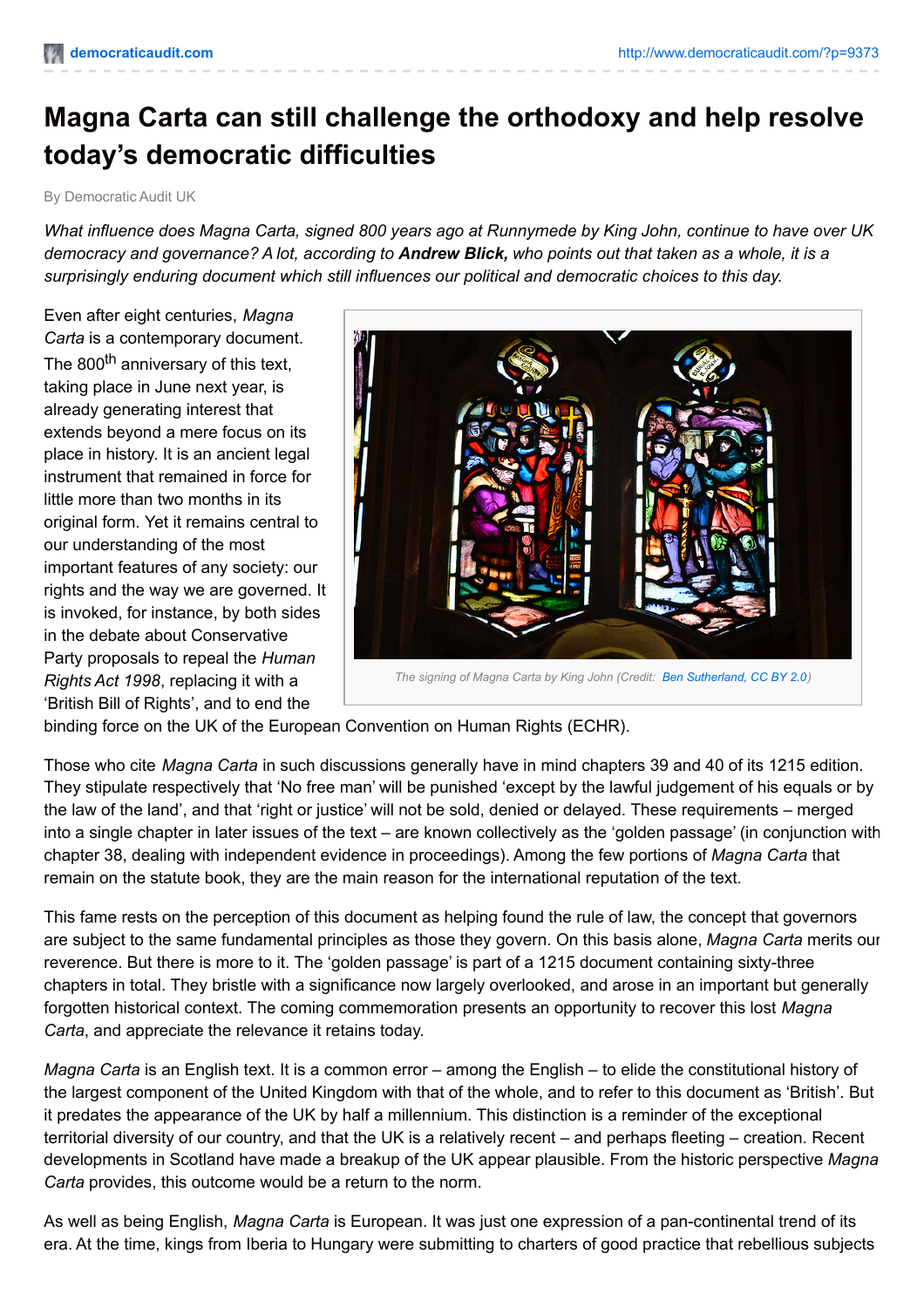imposed upon them. The original text is in Latin, the shared European language. *Magna Carta* also had an important connection to a European-wide institution: the Church. Chapter one – a self-interested insertion by the clergy – insists that the English branch of this organisation 'shall be free'. Initially, Pope Innocent III, with encouragement from King John, issued an annulment of *Magna Carta* only weeks after John had reluctantly agreed to it. But subsequently popes came to be upholders of *Magna Carta*, with those who violated it subject to excommunication.

Thus when critics today of the European Court of Human Rights object to its role as an external imposer of the ECHR, asserting this arrangement is anathema to our insular traditions, they overlook this historic means of enforcing *Magna Carta*, from Rome rather than Strasbourg. Another complaint about the contemporary Court is that it has over time applied interpretations to the ECHR that the drafters of this Convention could not have intended. While this view may be correct, a similar observation is applicable to *Magna Carta*, and to a far greater extent. While *Magna Carta* is now cited as a foundation for modern democracy and universal human rights – providing an inspiration for later instruments including the ECHR – these concepts were unimaginable in 1215.

A consideration of *Magna Carta*, then, reveals the inescapably European essence of the English and later the UK polity. Any idea that we are a case apart, somehow distinct from the continent, is misconceived. This identity will remain, whether we recognise it or not, and regardless of the future of the UK inside or outside the European Union (EU). *Magna Carta* contains further parallels relevant to this particular continental integration project. An early precursor to EU freedom of movement provisions comes in chapter 40, which seeks to facilitate safe passage in and out of England for foreign merchants, protecting them from harassment and discriminatory tariffs.

Chapter 35 sets out to dictate standard weights and measures in a range of trades throughout the realm. Like EU regulations applying to the European Single Market, this 1215 stipulation was intended to reduce the overall burden of rules, thereby lowering trade barriers. This point is not fully appreciated today in the UK, with the EU often depicted as a fanatical creator of additional bureaucracy. Perhaps similar negative attitudes existed in mediaeval times.

Another perspective on *Magna Carta* is as a document possessing some of the features of a modern written constitution, dealing with rights (of a sort), key structures and principles of the political system. Local government appears in chapter 13, guaranteeing to London and other municipalities 'all their liberties and free customs'. Chapters 12 and 14 commit to the raising of taxes on a basis of 'general consent'. Assorted chapters deal with standards applying to central government officials and the legal system. Chapter 61 comprises a vigorous enforcement mechanism whereby a committee of 25 barons may impose the terms of the text upon the ruler.

The document also deals with a range of matters we would now term socio-economic, such as the rights of widows (chapters 7 and 8), and through its references to river-banks and fish weirs, engaging the livelihood of the wider public. Today, some hold that such material concerns have no proper place in a fundamental legal text. But this stigmatisation of socio-economic content occurred neither to the authors of *Magna Carta*, nor of a number of modern constitutions in force today.

Part of the long-term influence of *Magna Carta*, via the American revolution, was on the development of the concept of the written constitution. This idea has not yet returned to the place in which its roots lie. But present, deep, divisions over human rights, the EU and devolution, and the threat of a break-up of the Union, may force us to recast our system in a new text. It would need – as *Magna Carta* did, by the standards of its time – to rest on the engagement of a wide range of social groups. Working through a 'constitutional convention', they would engage in a process of detailed deliberation, with some similarity to that preceding the agreement struck at Runnymede in June 1215.

Opponents might see the adoption of a written constitution as too radical a step for the UK, with its supposed tradition of gradual, peaceful development and long continuity. Yet events of 1215, like those connected to many other milestones of English and UK constitutional history, were far from placid. They involved military disaster overseas, threatened French invasion, and internal rebellion. Though it presented itself as reasserting existing law, *Magna Carta* sought in some provisions to bring about dramatic change. Once more, close consideration of *Magna Carta* serves to confound established views. Any true celebration of this text must acknowledge its